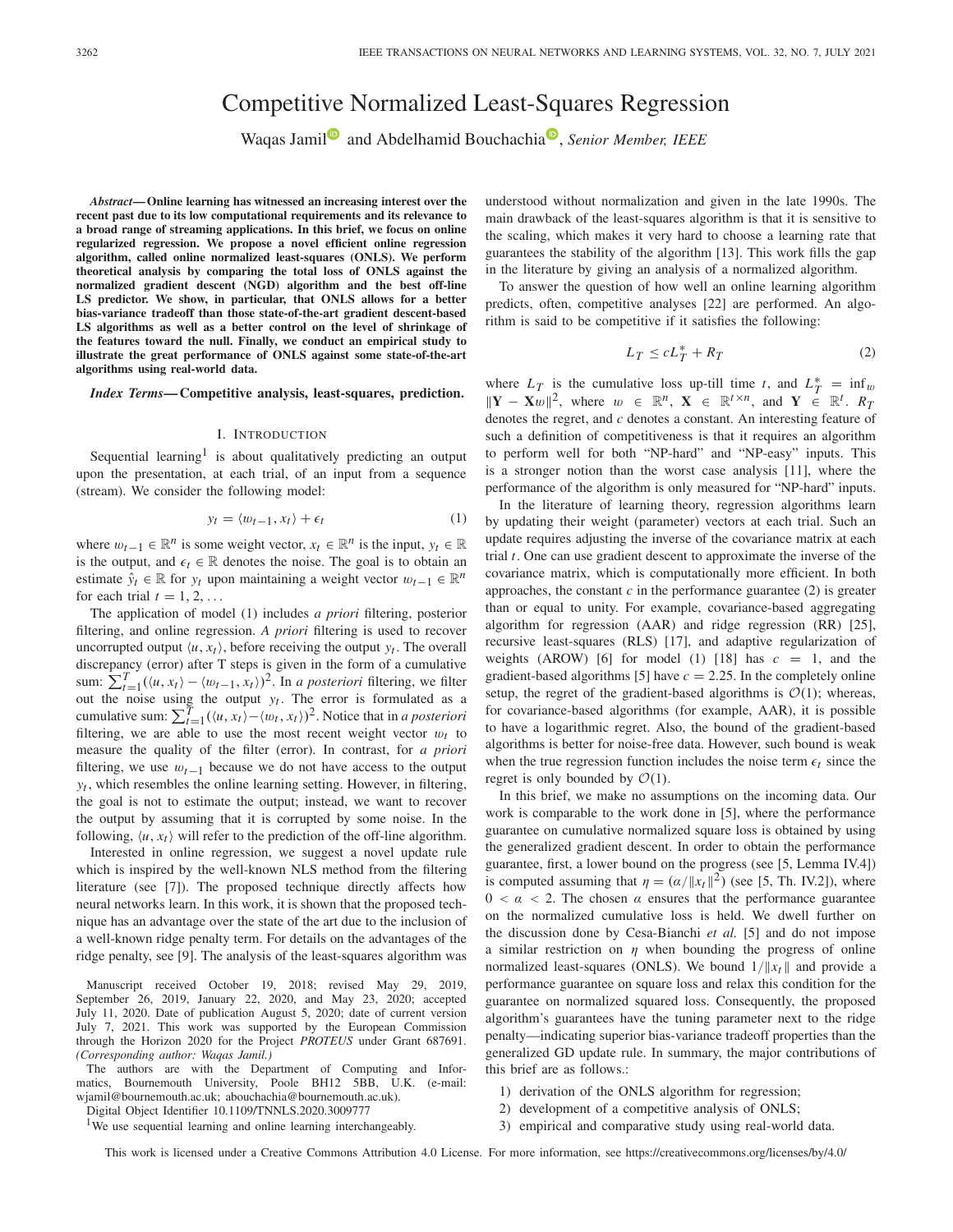The structure of this brief reflects on these contributions in the subsequent sections after presenting the related work in Section II.

#### II. MOTIVATION AND RELATED WORK

RLS is a popular algorithm in the area of linear regression and consists of computing the weights as follows:

$$
w_t = \underset{w}{\operatorname{argmin}} \left( \sum_{s=1}^t r^{t-s} (y_s - \langle w, x_s \rangle)^2 \right).
$$

In each iteration, *t*, the prediction  $\hat{y}_t = w'_{t-1}x_t$ , is made, and after receiving the true output  $y_t$ , the weights are updated

$$
w_t = w_{t-1} + \frac{A_{t-1}^{-1} (y_t - x_t' w_{t-1}) x_t}{r + x_t' A_{t-1} x_t} \tag{3}
$$

where  $A_t^{-1} = r A_{t-1}^{-1} + x_t x_t'$ , with  $r > 0$  and  $A_0 = I \in \mathbb{R}^{n \times n}$ . There exist many similar algorithms, such as AAR, RR, and AROWR. In particular, the weight update rule of AROWR is the same as RLS. The only difference is how the covariance matrix is updated:  $A_t^{-1} = A_{t-1}^{-1} + (1/r)x_tx'_t$ . AAR's and RR's update rules can be obtained by setting  $r = 1$  in (3) with  $A_t^{-1} = A_{t-1}^{-1} + x_t x_t'$  and  $A_0 = a^{-1}I$ , where  $a > 0$ . Another difference between AAR and the other algorithms is that AAR divides its prediction  $w'_{t-1}x_t$  by  $\frac{1}{2}$  $1 + x_t' A_{t-1} x_t$ , whereas RR, AROWR, and RLS do not do that. Moreover, AAR is the only algorithm among the four that has the ability to perform shrinkage. It is worth noting that all of these algorithms perform regression when the target is assumed to be stationary. Sometimes, they are used as building blocks to develop second-order nonstationary algorithms [18] by adding a penalty term to handle drift of the target (nonstationarity).

The implementation of (3) has the time complexity  $\mathcal{O}(n^2)$  that is significant for high-dimensional data. Often, LS [26] is considered as a less demanding solution since its time complexity is  $O(n)$ . LS replaces the term  $(A_{t-1}^{-1}/(r + x_t'A_{t-1}^{-1}x_t))$  by the learning rate  $\eta > 0$ , yielding the following update rule:

$$
w_t = w_{t-1} + \eta(y_t - \langle x_t, w_{t-1} \rangle) x_t.
$$
 (4)

The LS algorithm not only has a better time complexity but it is also *H*<sup>∞</sup> optimal for  $\eta$  < (1/*||x<sub>t</sub>* ||<sup>2</sup>). That is

$$
\max_{u} \frac{\sum_{t=1}^{T} (\langle u, x_t \rangle - \langle w_{t-1}, x_t \rangle)^2}{\sum_{t=1}^{T} (\langle u, x_t \rangle - y_t)^2 + \frac{\|x_t\|^2}{\eta}} \le 1.
$$
 (5)

In contrast, in the case of RLS, the right-hand side of (5) is replaced by 4. For further details on the matter, see [12].

In practice, often, normalized LS performs better than LS because NLS is not sensitive to the scale of the input [2], [3]. The existing work on NLS applies a normalized square loss to derive the update of the weights [5], [15]

$$
w_t = w_{t-1} + \frac{\eta}{\|x_t\|^2} (y_t - \hat{y}_t) x_t
$$
 (6)

$$
w_t = w_{t-1} + \frac{\eta}{1 + \eta \|x_t\|^2} (y_t - \hat{y}) x_t \tag{7}
$$

for  $\eta > 0$ . When  $x_t = 0$  or  $\eta = 0$  with the convention that  $(0/0) = 0$ , the rules (6) and (7) output  $w_t = w_{t-1}$ .

Up until now, we have briefly revised some of the popular existing approaches for regression using the squared loss and normalized square loss. The squared loss is a renowned loss function despite not being robust. In particular, in the presence of substantial outliers, the square loss function is not the preferred choice since it penalizes the mistakes with more severity (the difference between actual and predicted is squared) compared with some other loss functions, such as absolute loss and normalized square loss. For this reason, in the next section, we will study a tunable loss function that (loosely speaking) incorporates the features of both absolute and squared loss functions.

#### III. DERIVATION AND ANALYSIS OF ONLS

ONLS is an online regression algorithm, and so, it observes the following protocol:

FOR t=1,2,...

\n(1) receive 
$$
x_t \in \mathbb{R}^n
$$

\n(2) predict  $\hat{y}_t = \langle w_t, x_t \rangle$ 

\n(3) receive  $y_t \in \mathbb{R}$ 

\n(4) update  $w_t \in \mathbb{R}^n$ 

\nEND FOR

Protocol 1. Online regression.

In Protocol 1, it is assumed that the prediction is given by  $w_t^{\prime} x_t$ . Thus, the problem at hand is to design the update rule, which leads us to the following lemma.

*Lemma 1:* The following minimization problem with respect to  $w_t$ :

$$
\min\left(\sum_{t=1}^{T} (w_t - w_{t-1})^2\right)
$$

with the constraint  $y = w_t^t x_t$  has the following solution:

$$
w_t = w_{t-1} + \frac{(y_t - \hat{y}_t)x_t}{\|x_t\|^2}.
$$

*Proof:* The proof is given in Appendix A.  $\Box$ *Remark 1:* We perform the analysis of the following update rule:

$$
w_t = w_{t-1} + \frac{(y_t - \hat{y}_t)x_t}{\eta + \|x_t\|^2}
$$
\n(8)

for  $\eta > -||x_t||^2$ . The obvious advantage of using (8) is that we do not require any convention for the case when  $||x_t|| \to 0$ . Later, we show that the addition of  $\eta$  in the denominator results in a better performance guarantee.

ONLS is presented in Algorithm 1, where the weight vector is initially set to  $\mathbf{0} \in \mathbb{R}^n$ . The update rule can be written in the form: *w<sub>t</sub>* = *w<sub>t−1</sub>* +  $\lambda x_t$ , where  $\lambda = ((y_t - \hat{y}_t)/(\eta + ||x_t||^2)) \in \mathbb{R}$ .

| Algorithm 1 ONLS                                   |  |  |  |  |  |
|----------------------------------------------------|--|--|--|--|--|
| FOR $t=1, 2, $                                     |  |  |  |  |  |
| (1) receive $x_t \in \mathbb{R}^n$                 |  |  |  |  |  |
| (2) predict $\hat{y}_t = \langle w_t, x_t \rangle$ |  |  |  |  |  |
| (3) receive $y_t \in \mathbb{R}$                   |  |  |  |  |  |
| $(4)$ update $w_t$ using eq. (8)                   |  |  |  |  |  |
| FOR                                                |  |  |  |  |  |

We now analyze ONLS using the technique (difference of sum of squares) suggested by Duda *et al.* [8] for convergence analysis, and we start by the following theorem that shows the bound on ONLS' performance.

*Theorem 1:* For any sequence  $x_1, y_1, x_2, y_2, \ldots$  with predictions  $\hat{y}_1, \hat{y}_2, \ldots$ , given by Algorithm 1, the following holds:

$$
L_T \le \frac{1}{\beta(1-\beta)} \inf_u ((\eta + X^2) ||u||^2 + L_T(u)) + \mathcal{O}(1)
$$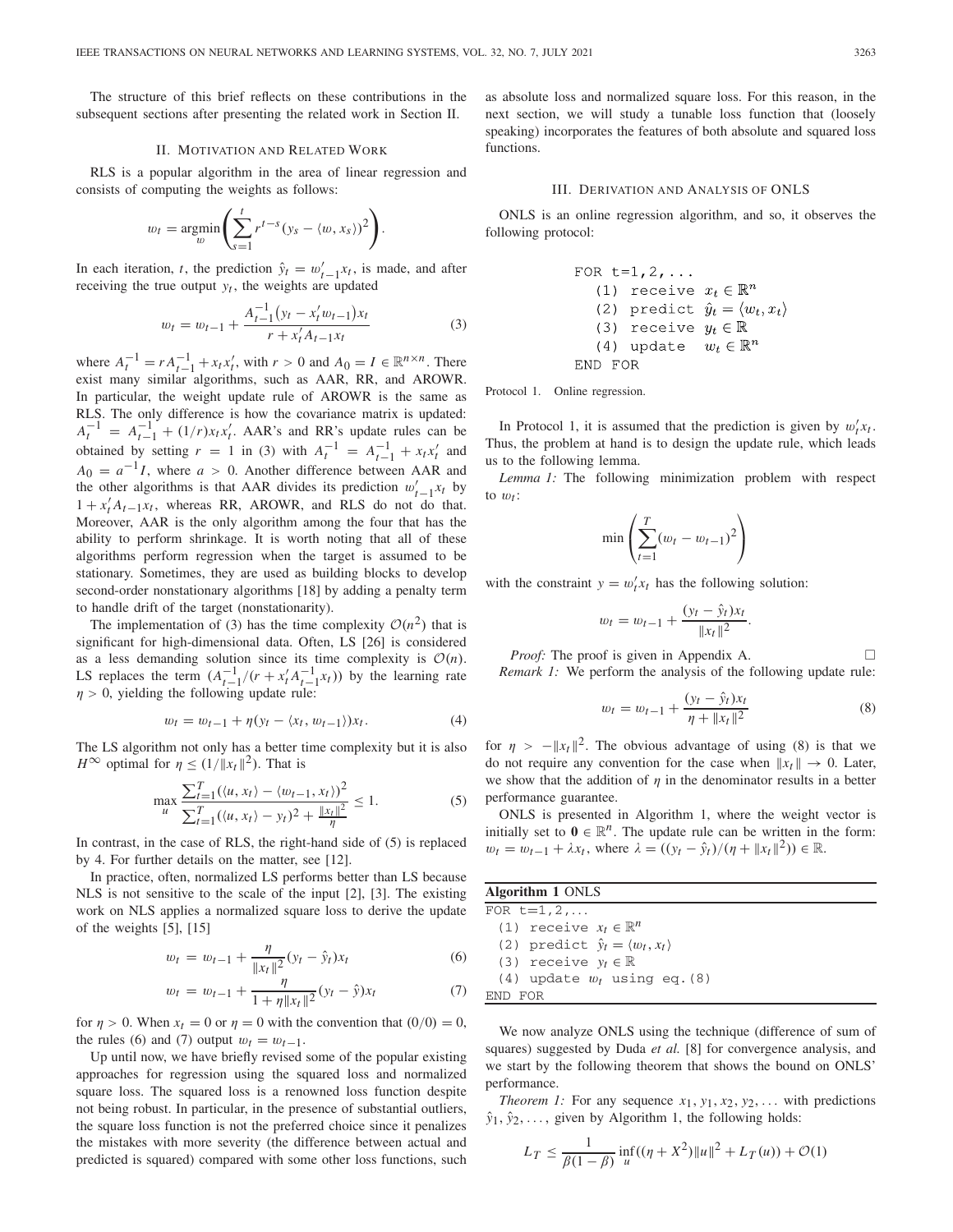for  $(1/\|x_t\|) < (1/X)$ . For  $\eta = bX^2$  and  $\beta = (1/2)$ , the following holds:

$$
L_T \le 4 \inf_u ((b+1)X^2 ||u||^2 + L_T(u)) + \mathcal{O}(1)
$$

where  $b > -1$ ,  $L_T$  is the cumulative square loss, and  $L_T(u)$  is the cumulative square loss of the off-line LS algorithm.

*Proof:* The proof is given in Appendix B.  $\Box$ The result obtained in Theorem 1 fulfills  $(2)$  with  $c =$  $(1/(\beta(1-\beta)))$ ,  $L_T^* \mathbb{R}^t = \inf_u ((\eta + X^2) ||u||^2 + L_T(u))$ , and  $R_T =$  $\mathcal{O}(1)$ . Theorem 1<sup>2</sup> asserts for  $\eta = 0$  and  $\beta = (1/2)$ 

$$
L_T \le 4 \inf_{u} (X^2 ||u||^2 + L_T(u)).
$$
 (9)

It is clear that the addition of  $\eta$  in the update rule of Lemma 1 is advantageous. In Theorem 1, the addition of  $\eta$  decreases the dependence on the size of the data. It is worth noticing that (9) is the performance guarantee for the algorithm derived in Lemma 1, where we bound the input by the Euclidean norm. Also, notice when  $\beta = (1/2)$  and as  $b \to -1 \implies \inf_{u}((b+1)X^2||u||^2 + L_T(u)) \to$  $L_T \leq 4 \inf_u L_T(u)$ , that is, ONLS is at most four times worse than the true regression function.

The following theorem presents the performance guarantee on the normalized squared loss.

*Theorem 2:* For any sequence  $x_1, y_1, x_2, y_2, \ldots$  with  $\eta = b||x_t||^2$ and predictions  $\hat{y}_1, \hat{y}_2, \ldots$ , given by Algorithm 1, the following holds:

$$
\bar{L}_T \le \frac{1}{\beta(1-\beta)} \inf_{u \in \mathbb{R}^n} ((b+1)(1-\beta) ||u||^2 + \bar{L}_T(u)) + \mathcal{O}(1)
$$

such that  $b > -1$ ,  $0 < \beta < 1$ ,  $\bar{L}_T$  is the algorithms' loss, and  $\bar{L}_T(u)$ is loss of the off-line algorithm.

*Proof:* Notice that

$$
\beta \sum_{t=1}^{T} \frac{(\hat{y}_t - y_t)^2}{\|x_t\|^2} \frac{\|x_t\|^2}{\eta + \|x_t\|^2} = \frac{\beta}{(b+1)} \sum_{t=1}^{T} \frac{(\hat{y}_t - y_t)^2}{\|x_t\|^2}
$$

and

$$
\sum_{t=1}^{T} \frac{(y_t - \langle u, x_t \rangle)^2}{\|x_t\|^2} \frac{\|x_t\|^2}{(1 - \beta)(\eta + \|x_t\|^2)} = \frac{1}{(1 - \beta)(b + 1)} \sum_{t=1}^{T} \frac{(y_t - \langle u, x_t \rangle)^2}{\|x_t\|^2}
$$

for  $\eta = b||x_t||^2$ . Thus, from (14) (see Appendix B)

$$
\frac{\beta}{(b+1)}\sum_{t=1}^{T}\frac{(\hat{y}_t - y_t)^2}{\|x_t\|^2} - \frac{1}{(1-\beta)(b+1)}\sum_{t=1}^{T}\frac{(y_t - \langle u, x_t \rangle)^2}{\|x_t\|^2} \le \|u\|^2
$$

and the result follows.  $\Box$ 

In Theorem IV.2, the guarantee does not depend on the size of the input, and we do not bound the input. Also, the performance guarantee has no assumptions on the input, the output, and the weights.

The result of Theorem 2 fulfills (2) with  $c = 4$  (when  $\beta =$  $(1/2)$ ) instead of  $c = 2.25$ , as mentioned in [5], for normalized gradient descent (NGD) (Theorem IV.2). However, for NGD,  $L_T^* =$  $\inf_{u \in \mathbb{R}^n} ||u||^2 + \bar{L}_T$  instead of  $\inf_{u \in \mathbb{R}^n} a||u||^2 + \bar{L}_T$  with *a* > 0.

*Corollary 1:* As  $||u||^2 \rightarrow \infty$ , Algorithm 1 has a better guarantee than NGD for  $\bar{L}_T$  at any given trial  $T = 1, 2, \ldots$  if  $0 < a \leq 0.5625$ .

*Proof:* By solving  $4a||u||^2 + 4\bar{L}_T \le 2.25||u||^2 + 2.25\bar{L}_T$ , we obtain 0 < *a* ≤ 0.5625 – 0.4375( $\bar{L}_T$  / $||u||^2$ ). Thus, as  $||u||^2 \to \infty$ ,  $(\bar{L}_T / \|u\|^2) \to 0 \implies 0 < a \leq 0.5625.$ 

<sup>2</sup>The guarantee is expressed as a function of  $\inf_{u} \sum_{t} (y_t - \langle u, x_t \rangle)^2$ . The infimum is taken over all *u*.

*Remark 2:* Similarly, for the case of  $L_T$ , NGD is outperformed as  $||u||^2$  → ∞ and  $(1/||x_t||)$  ≤  $(1/X)$  if  $-1 < b \le 0.5625X^2$ .

We now present a guarantee that includes the learning rate  $\eta$ in the cumulative loss, which we will refer to as tunable loss function.

*Theorem 3:* For any sequence  $x_1, y_1, x_2, y_2, \ldots$  with predictions  $\hat{y}_1, \hat{y}_2, \ldots$ , given by Algorithm 1, the following holds:

$$
\hat{L}_T \le \inf_{u \in \mathbb{R}^n} (2||u||^2 + 4\hat{L}_T(u)) + \mathcal{O}(1)
$$

such that

$$
\hat{L}_T = \sum_{t=1}^T \frac{(y_t - \hat{y}_t)^2}{\eta + \|x_t\|^2} \text{ and } \hat{L}_T(u) = \sum_{t=1}^T \frac{(y_t - (u_t, x_t))^2}{\eta + \|x_t\|^2}
$$

with  $\eta > -||x_t||^2$  and  $0 < \beta < 1$ .

*Proof:* We write (14) (see Appendix B) as

$$
\hat{L}_T \leq \inf_{u \in \mathbb{R}^n} \frac{1}{\beta} ||u||^2 + \frac{1}{\beta(1-\beta)} \hat{L}_T(u).
$$

By setting  $\beta = (1/2)$ , we obtain the desired result.

To conclude this theoretical analysis, we state the following: the addition of the learning rate is advantageous in the ONLS algorithm. The ridge penalty  $||u||^2 \rightarrow \infty$ , and ONLS algorithm has a better guarantee than NGD's guarantee when  $-1 < b \le 0.5625X^2$  and 0 <  $a \leq 0.5625$  for the squared and normalized squared loss, respectively. The presence of  $a > 0$  and  $b > -1$  next to the ridge penalty in the guarantees and update rule of ONLS implies a better control over the bias-variance tradeoff than NGD case where  $a = b = 1$ .

#### IV. EMPIRICAL STUDY

Fig. 1 compares some of the renowned loss functions and the behavior of the loss function studied in Theorem 3. Notice that when the learning rate  $\eta = 0$ , the tunable loss is the same as the normalized squared loss. When  $\eta = -0.9||x||^2$ , the tunable loss penalty is in a similar range as the absolute loss but with the shape of the squared loss. Also, the tunable square loss is differentiable for all values of  $\eta > -||x||^2$ , at every value of *x*. The same statement does not hold for the absolute loss. Thus, the suggested tunable loss function has the robustness of the absolute loss but in the shape of the squared loss.

The primary goal of this study is to compare<sup>3</sup> ONLS against NGD, but, for the sake of completeness, we also compare it against the most theoretically studied variant of gradient method known as Adam [14], [21] as well as against the [5], ORR [17], and ONS [19]. The objective is to be as close as possible off-line solution (please see 2)  $P_T^* = \mathbf{X}w^*$ , where  $w^* = \operatorname{argmin}_{w} ||\mathbf{Y} - \mathbf{X}w||^2$ . The  $P_T^*$ **FIGURE 1**  $T_T = \mathbf{X} \omega$ , where  $\omega = \arg\min_{\omega} \|\mathbf{I} - \mathbf{X} \omega\|$ . The  $T_T$  solution considers the entire data  $\mathbf{X} \in \mathbb{R}^{t \times n}$  and  $\mathbf{Y} \in \mathbb{R}^t$ . Table I contains the minimum (min), maximum (max), and median (med) cook distances for outliers and mean and variance (var) for the level of noise.

Data sets used in this study are Gaze  $[20]$ , NO<sub>2</sub>  $[24]$ , ISE  $[1]$ (Istanbul Stock Exchange) F-16 [23], Friedman [10], and Weather [4]. Gaze data consist of 450 observations of 12 features, estimating the positions of the eyes of the subject when the subject is looking at the monitor.  $NO<sub>2</sub>$  data consist of 500 observations from a road air pollution study collected by the Norwegian Public Roads Administration. The ISE data have 536 observations with eight attributes. Ailerons (F-16) data consist of 13 750 observations with a total of 40 attributes that describe the status of the F-16. Friedman data are a synthetic data set with ten features and 40 768 rows. Weather data

<sup>3</sup>For all algorithms in all experiments,  $\eta = (1/T)$ , where *T* denotes the length of the data.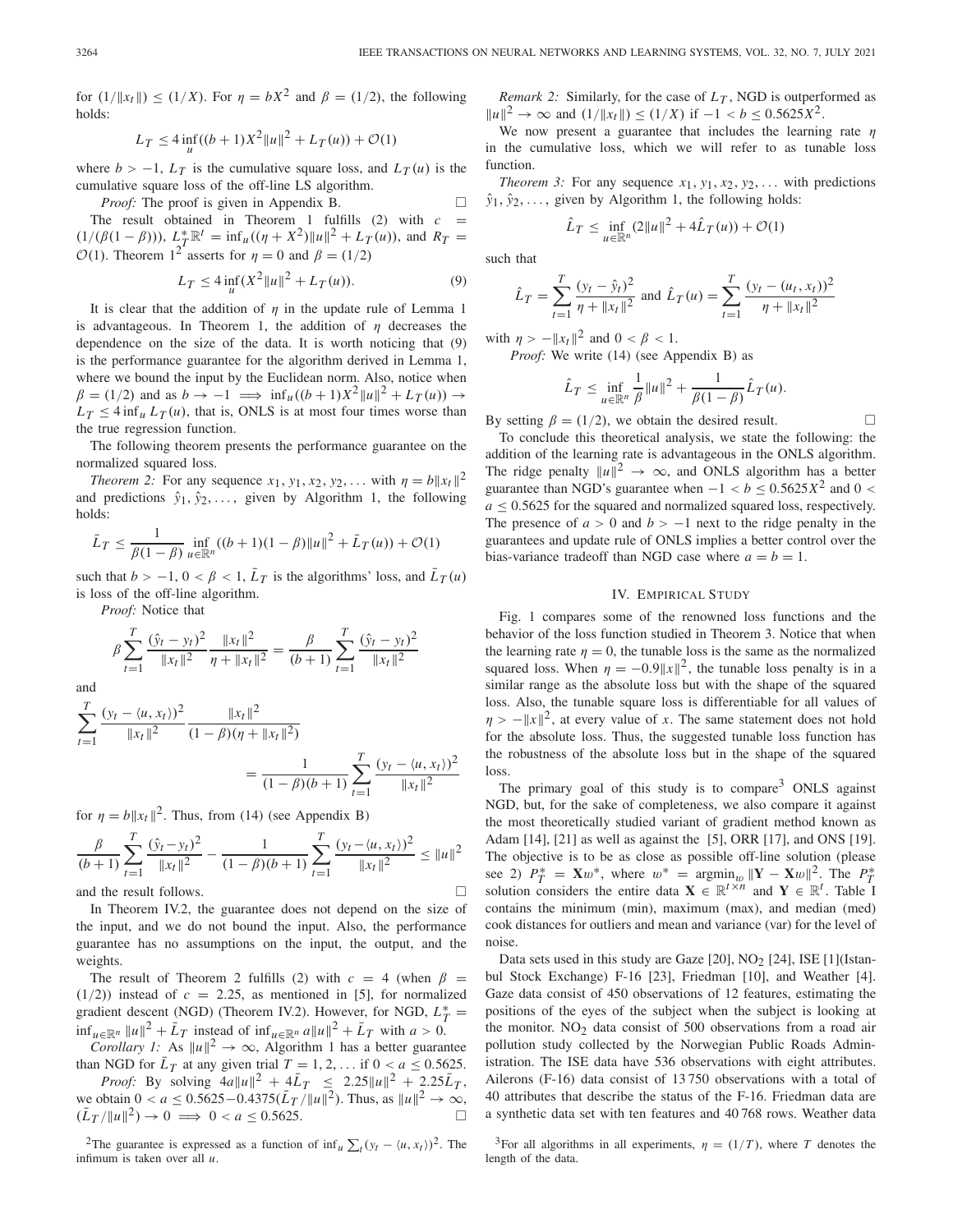

Fig. 1. Tunable loss function (see Theorem 3).

TABLE I DATA CHARACTERIZATION: COOK DISTANCE, MEAN, AND VARIANCE

| Data            | max.cook.dist         | min.cook.dist          | med.cooks.dist        | label mean             | label variance        | model variance        |
|-----------------|-----------------------|------------------------|-----------------------|------------------------|-----------------------|-----------------------|
| Gaze            | $1.90 \times 10^{-1}$ | $1.35 \times 10^{-8}$  | $7.18 \times 10^{-4}$ | $5.44 \times 10^{2}$   | $6.31 \times 10^{4}$  | $3.29 \times 10^{3}$  |
| <b>ISE</b>      | $1.37 \times 10^{-1}$ | $7.28 \times 10^{-10}$ | $4.23 \times 10^{-4}$ | $1.55 \times 10^{-3}$  | $4.46 \times 10^{-4}$ | $3.23 \times 10^{-5}$ |
| NO <sub>2</sub> | $4.25 \times 10^{-2}$ | $3.11 \times 10^{-8}$  | $7.52 \times 10^{-4}$ | $2.18 \times 10^{-6}$  | $1.00 \times 10^{0}$  | $4.98 \times 10^{-1}$ |
| $F = 16$        | $5.10 \times 10^{-2}$ | $1.50 \times 10^{-6}$  | $2.30 \times 10^{-5}$ | $-8.68 \times 10^{-4}$ | $1.69 \times 10^{-7}$ | $3.01 \times 10^{-8}$ |
| Friedman        | $9.17 \times 10^{-6}$ | $1.61 \times 10^{-15}$ | $9.83 \times 10^{-4}$ | $1.44 \times 10^{-1}$  | $2.50 \times 10^{-1}$ | $6.92 \times 10^{0}$  |
| Weather         | $9.18 \times 10^{-6}$ | $1.61 \times 10^{-15}$ | $9.83 \times 10^{-4}$ | $1.09 \times 10$       | $1.14 \times 10^{2}$  | $1.15 \times 10^{0}$  |

have historical weather around Szeged, Hungary, from 2006 to 2016 with nine features and 96 453 observations. Please see Table I for characteristics of these data sets.

Table II compares root-mean-squared error (RMSE), coefficient of determination  $(R^2)$ , and mean absolute error (MAE) of the algorithms. Overall, ONLS performs best, and Adam performs worst on these data sets in terms of RMSE,  $R^2$ , and MAE. ONLS is a good choice when the true regression function is not corrupted by noise (see Table II). Importantly, ONLS provides a significant improvement over NGD in all the studied scenarios.

## V. CONCLUSION

We presented an exact formulation of the proposed algorithm, ONLS, along with its performance guarantee. We compared it against to the state-of-the-art LS-regression algorithms, showing that it allows for a better bias-variance tradeoff while providing feature shrinkage. In the future, we will study the tightness of the bounds of ONLS and potentially those of the state-of-the-art algorithms used in this study.

## APPENDIX A PROOF OF LEMMA 1

Minimizing  $\sum_{t=1}^{T} (w_t - w_{t-1})^2$  under the constraint  $y_t - w_t' x_t =$ 0. Introducing the Lagrangian multipliers  $\alpha_t$ ,  $t = 1, 2, \ldots, T$  and instead of solving the primal optimization problem mentioned earlier, we find the saddle point of the following:

$$
\sum_{t=1}^{T} (w_t - w_{t-1})^2 + \sum_{t=1}^{T} \alpha_t (y_t - w'_t x_t).
$$
 (10)

In accordance with the Kuhn–Tucker theorem [16], there exists values of Lagrangian multipliers  $\alpha = \alpha^{KT}$  for which solving the primal problem is equivalent to finding the saddle point. Thus

$$
\frac{\partial}{\partial w_t} \left( \sum_{t=1}^T (w_t - w_{t-1})^2 + \sum_{t=1}^T \alpha_t (y_t - w'_t x_t) \right) = 0
$$
  

$$
w_t = w_{t-1} - \frac{1}{2} \alpha_t x_t.
$$
 (11)



TABLE II RESULTS: ONLS VERSUS NGD, *P*∗ *<sup>T</sup>* , AND OTHERS

| Algorithm                              | <b>RMSE</b>                                       | $R^2$                                             | <b>MAE</b>                    |
|----------------------------------------|---------------------------------------------------|---------------------------------------------------|-------------------------------|
| Gaze                                   |                                                   |                                                   |                               |
| <b>ORR</b>                             | $2.19 \times 10^{17}$                             | $1.19 \times 10^{-4}$                             | $1.35 \times 10^{16}$         |
| <b>ONS</b>                             | $5.33 \times 10^3$                                | $9.91\times10^{-4}$                               | $1.06 \times 10^{3}$          |
| NGD                                    | $4.39 \times 10^{2}$                              | $4.20 \times 10^{-3}$                             | $3.66 \times 10^{2}$          |
| Adam                                   | $4.97 \times 10^{4}$                              | $\frac{1.74 \times 10^{-3}}{1.74 \times 10^{-3}}$ | $4.26 \times 10^{4}$          |
| <b>ONLS</b>                            | $2.70 \times 10^{2}$                              | $1.04\times10^{-1}$                               | $2.19\times10^2$              |
| $\overline{P_T^*}$                     | $5.65\times10$                                    | $\frac{9.49 \times 10^{-1}}{1}$                   | $4.48 \times 10$              |
| ISE                                    |                                                   |                                                   |                               |
| ORR                                    | $2.79 \times 10^{-2}$                             | $4.85 \times 10^{-1}$                             | $1.98 \times 10^{-2}$         |
| <b>ONS</b>                             | $2.08\times10^{-2}$                               | $5.50\times10^{-1}$                               | $1.56 \times 10^{-2}$         |
| <b>NGD</b>                             | $8.90 \times 10^{-2}$                             | $5.57 \times 10^{-1}$                             | $1.40 \times 10^{-2}$         |
| Adam                                   | $5.48 \times 10^{-2}$                             | $4.20 \times 10^{-1}$                             | $3.95 \times 10^{-2}$         |
| <b>ONLS</b>                            | $7.12 \times 10^{-3}$                             | $8.87 \times 10^{-1}$                             | $4.87 \times 10^{-3}$         |
| $\overline{P_T^*}$                     | $\overline{5.63\times10^{-3}}$                    | $\frac{1}{9.29 \times 10^{-1}}$                   | $4.30 \times 10^{-3}$         |
| NO <sub>2</sub>                        |                                                   |                                                   |                               |
| <b>ORR</b>                             | $8.90 \times 10^{2}$                              | $1.\overline{59\times10^{-1}}$                    | $4.78\times10^{2}$            |
| $\overline{ONS}$                       | $8.\overline{25 \times 10^{-1}}$                  | $4.04 \times 10^{-1}$                             | $6.23 \times 10^{-1}$         |
| <b>NGD</b>                             | $9.65 \times 10^{-1}$                             | $3.06 \times 10^{-1}$                             | $7.63\times10^{-1}$           |
| Adam                                   | $2.15 \times 10^{0}$                              | $\frac{1.31 \times 10^{-1}}{1.31 \times 10^{-1}}$ | $1.64 \times 10^{0}$          |
| <b>ONLS</b>                            | $8.86 \times 10^{-1}$                             | $3.91 \times 10^{-1}$                             | $6.62 \times 10^{-1}$         |
| $\frac{P_T^*}{\mathbf{F}-\mathbf{16}}$ | $7.01 \times 10^{-1}$                             | $5.07 \times 10^{-1}$                             | $5.47 \times 10^{-1}$         |
|                                        |                                                   |                                                   |                               |
| ORR                                    | $1.\overline{75 \times 10^7}$                     | $2.83 \times 10^{-4}$                             | $1.60\times10^6$              |
| <b>ONS</b>                             | $2.30 \times 10^{4}$                              | $\frac{1.11 \times 10^{-2}}{1.11 \times 10^{-2}}$ | $1.79 \times 10^{4}$          |
| NGD                                    | $9.41 \times 10^{-4}$                             | $2.70 \times 10^{-3}$                             | $8.45 \times 10^{-4}$         |
| Adam                                   | $1.55 \times 10^{4}$                              | $4.44 \times 10^{-3}$                             | $1.\overline{05 \times 10^2}$ |
| <b>ONLS</b>                            | $5.90 \times 10^{-4}$                             | $2.02 \times 10^{-1}$                             | $3.40 \times 10^{-4}$         |
| $\overline{P_T^*}$                     | $1.73 \times 10^{-4}$                             | $8.23 \times 10^{-1}$                             | $1.27\times10^{-4}$           |
| Friedman                               |                                                   |                                                   |                               |
| <b>ORR</b>                             | $4.73 \times 10^5$                                | $1.69 \times 10^{-2}$                             | $3.70 \times 10^5$            |
| <b>ONS</b>                             | $2.66 \times 10^{0}$                              | $7.20 \times 10^{-1}$                             | $2.06 \times 10^{0}$          |
| NGD                                    | $\frac{1.13 \times 10^{-1}}{1.13 \times 10^{-1}}$ | $3.49 \times 10^{2}$                              | $1.01 \times 10^{-1}$         |
| Adam                                   | $1.78 \times 10^{-1}$                             | $2.42 \times 10^{2}$                              | $1.69 \times 10^{-1}$         |
| <b>ONLS</b>                            | $3.73 \times 10^{0}$                              | $5.30 \times 10$                                  | $2.91 \times 10^{0}$          |
| $\overline{P_T^*}$                     | $2.63\times10^{0}$                                | $7.22 \times 10$                                  | $2.03\times10^{0}$            |
| Weather                                |                                                   |                                                   |                               |
| ORR                                    | $5.38 \times 10^{15}$                             | $1.55 \times 10^{-5}$                             | $1.34 \times 10^{14}$         |
| <b>ONS</b>                             | $5.73 \times 10^{5}$                              | $5.18 \times 10^{-1}$                             | $5.51 \times 10^5$            |
| $_{\rm NGD}$                           | $1.29 \times 10$                                  | $1.\overline{19\times10^{-3}}$                    | $1.06\times10$                |
| Adam                                   | $7.\overline{33 \times 10^2}$                     | $2.50 \times 10^{-3}$                             | $6.\overline{33} \times 10^2$ |
| <b>ONLS</b>                            | $1.96 \times 10^{0}$                              | $9.67 \times 10^{-1}$                             | $7.23 \times 10^{-1}$         |
| $\overline{P_T^*}$                     | $1.07 \times 10^{0}$                              | $9.90 \times 10^{-1}$                             | $8.43 \times 10^{-1}$         |

Substituting the obtained value of  $w_t$  from (11) in the constraint, we get

$$
\alpha_t = \frac{2}{\|x_t\|^2} (\hat{y}_t - y_t). \tag{12}
$$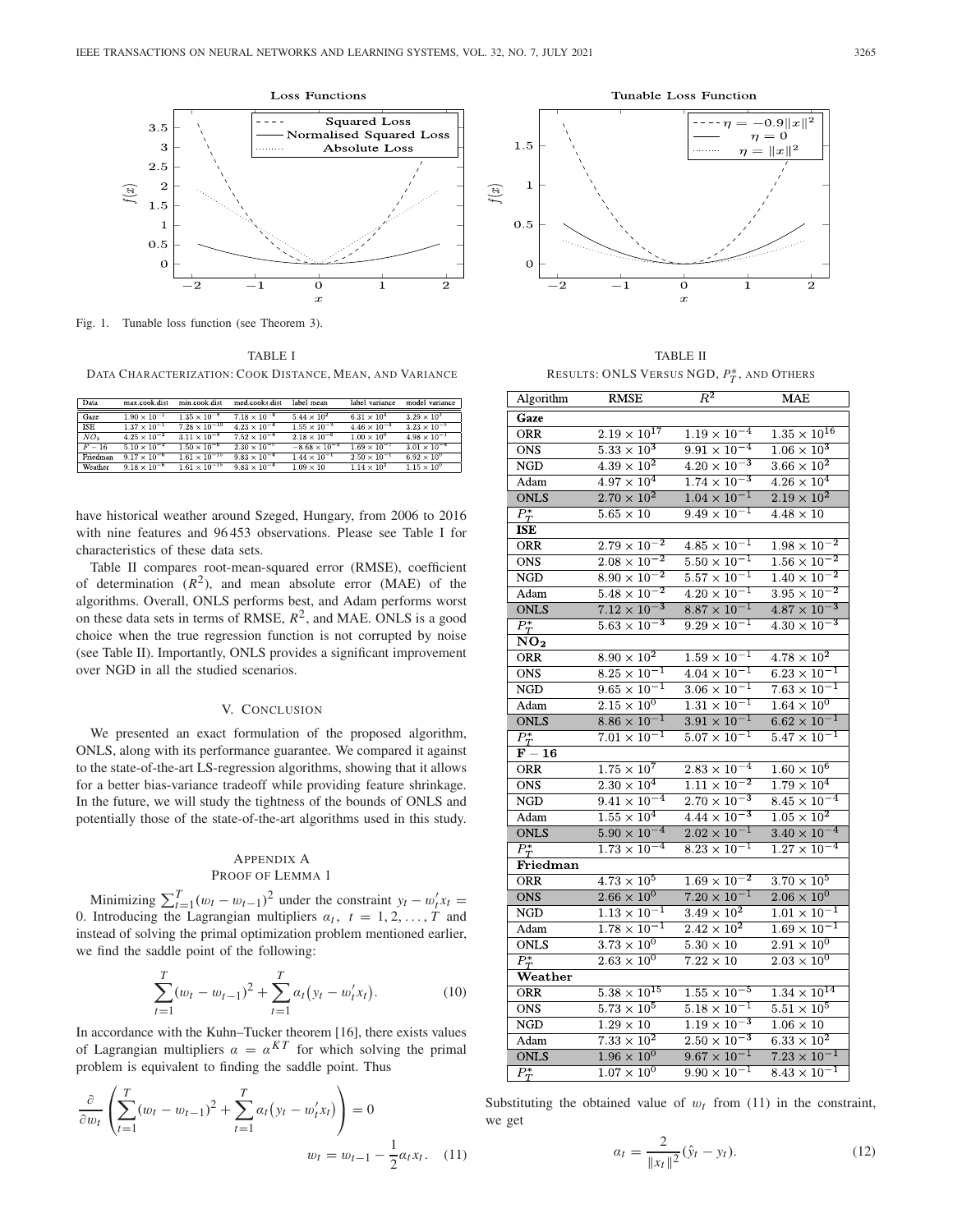Substitution of  $\alpha_t$  from (12) in (11) gives

$$
w_t = w_{t-1} + \frac{(y_t - \hat{y}_t)x_t}{\|x_t\|^2}.
$$
 (13)

In order to avoid the scenario  $w_t \to \infty$  as  $||x_t||^2 \to 0$ , we use the convention  $(0/0) = 0$ .

## APPENDIX B PROOF OF THEOREM 1

*Lemma 2:* Let  $\hat{y}_t = \langle w_{t-1}, x_t \rangle$ ,  $w_t = w_{t-1} + \lambda x_t$ , where *xt*,  $w_{t-1}$ ,  $u \in \mathbb{R}^n$ ,  $y_t \in \mathbb{R}$  and  $\lambda = ((y_t - \hat{y}_t)/(\eta + \|x_t\|^2))$ , and the following holds:

$$
||w_{t-1} - u||^2 - ||w_t - u||^2
$$
  
=  $(y_t - \hat{y}_t)^2 \left( \frac{2}{\eta + ||x_t||^2} - \frac{||x_t||^2}{\eta + ||x_t||^2} \right) - \frac{2(y_t - \hat{y}_t)(y_t - \langle u, x_t \rangle)}{||x_t||^2 + \eta}.$ 

*Proof:*

$$
\|w_t - u\|^2 - \|w_{t-1} - u\|^2
$$
  
=  $2\lambda \langle x_t, (w_{t-1} - u) \rangle + \lambda^2 \|x_t\|^2$   
=  $2\lambda (\hat{y}_t - y_t) + 2\lambda (y_t - \langle u, x_t \rangle) + \lambda^2 \|x_t\|^2$ .

Substitution of  $\lambda = ((y_t - \hat{y}_t)/(\eta + ||x_t||^2))$  leads to the desired result. result.  $\Box$ 

*Lemma 3:* For all  $a, b, r, \beta \in \mathbb{R}$  such that  $0 < \beta < 1$ 

$$
a^{2} - ab \ge \beta (ab)^{2} - \frac{b^{2}}{4(1 - \beta)}.
$$

*Proof:* The inequality is equivalent to the following:

$$
a^{2} - ab - \beta(ab)^{2} + \frac{b^{2}}{4(1 - \beta)} \ge 0
$$

$$
\frac{4a^{2} - 8a^{2}\beta + 4a^{2}\beta^{2} + b^{2} - 4ab(1 - \beta)}{4(1 - \beta)} \ge 0.
$$

It is clear that the left-hand side can be written as  $(((2a - 2a\beta) - b)^2/4(1 - \beta))$  for  $0 < \beta < 1$ ; thus, the inequality holds.  $\Box$ holds.

We now prove a lower bound on Lemma 2 using inequality proven in Lemma 3. This can be interpreted as the lower bound on the progress per trial of Algorithm 1.

*Lemma 4:* Let  $\hat{y}_t = (w_{t-1}, x), w_t = w_{t-1} +$  $((y_t - \hat{y}_t)/(\eta + ||x_t||^2))x_t$ , where  $x_t, w_t, u \in \mathbb{R}^n, y_t \in \mathbb{R}$ , and the following holds:

$$
||w_{t-1} - u||^2 - ||w_t - u||^2 \ge \frac{\beta(y_t - \hat{y}_t)^2}{(\eta + ||x_t||)^2} - \frac{(y_t - \langle u, x \rangle)^2}{(1 - \beta)(\eta + ||x_t||^2)}
$$

for  $0 < \beta < 1$ .

*Proof:* From Lemma 2

$$
\|w_{t-1} - u\|^2 - \|w_t - u\|^2
$$
  
=  $(y_t - \hat{y}_t)^2 \left(\frac{2}{\eta + \|x_t\|^2} - \frac{\|x_t\|^2}{\eta + \|x_t\|^2}\right) - \frac{2(y_t - \hat{y}_t)(y_t - \langle u, x_t\rangle)}{\|x_t\|^2 + \eta}$   

$$
\geq \left(\frac{2}{\eta + \|x_t\|^2} - \frac{1}{(\eta + \|x_t\|^2)^2}\right) (y_t - \hat{y}_t)^2
$$
  

$$
- \frac{2(y_t - \hat{y}_t)(y_t - \langle u, x\rangle)}{\eta + \|x_t\|^2}
$$
  

$$
\geq \frac{1}{\eta + \|x_t\|^2} \left(\beta(y_t - \hat{y}_t)^2 - \frac{(y_t - \langle u, x\rangle)^2}{1 - \beta}\right).
$$

The last inequality holds due to Lemma 4.

*Proof:* The proof of Theorem 1 is given as follows. From left-hand side of Lemma 4

$$
\sum_{t=1}^T (\|w_t - u\|^2 - \|w_{t+1} - u\|^2) = \|w_1 - u\|^2 - \|w_{T+1} - u\|^2 \le \|u\|^2.
$$

Initialization of the weights is  $\mathbf{0}$ , and  $\|\cdot\|$  is nonnegative; thus

$$
\beta \sum_{t=1}^{T} \frac{(\hat{y}_t - y_t)^2}{\|x_t\|^2} \frac{\|x_t\|^2}{\eta + \|x_t\|^2} - \sum_{t=1}^{T} \frac{(y_t - \langle u, x_t \rangle)^2}{\|x_t\|^2} \frac{\|x_t\|^2}{(1 - \beta)(\eta + \|x_t\|^2)} \le \|u\|^2. \tag{14}
$$

Setting  $(1/\|x_t\|) \le (1/X)$  to get  $L_T$ 

$$
\frac{\beta}{(\eta + X^2)} L_T - \frac{L_T(u)}{(1 - \beta)(\eta + X^2)} \le ||u||^2
$$
  

$$
\frac{\beta}{(\eta + X^2)} L_T \le ||u||^2 + \frac{L_T(u)}{(1 - \beta)(\eta + X^2)}
$$
  

$$
L_T \le \frac{(\eta + X^2)}{\beta} ||u||^2 + \frac{L_T(u)}{(1 - \beta)(\eta + X^2)}.
$$

Thus

$$
L_T \leq \frac{1}{\beta(1-\beta)}((\eta + X^2)\|u\|^2 + L_T(u)).
$$

 $\Box$ 

#### **REFERENCES**

- [1] O. Akbilgic, H. Bozdogan, and M. E. Balaban, "A novel hybrid RBF neural networks model as a forecaster," *Statist. Comput.*, vol. 24, no. 3, pp. 365–375, May 2014.
- [2] N. Bershad, "Analysis of the normalized LMS algorithm with Gaussian inputs," *IEEE Trans. Acoust., Speech, Signal Process.*, vol. 34, no. 4, pp. 793–806, Aug. 1986.
- [3] R. Bitmead and B. Anderson, "Performance of adaptive estimation algorithms in dependent random environments," *IEEE Trans. Autom. Control*, vol. 25, no. 4, pp. 788–794, Aug. 1980.
- [4] N. Budincsevity. (2016). *Weather in Szeged 2006-2016*. [Online]. Available: https://www.kaggle.com/budincsevity/szeged-weather#
- [5] N. Cesa-Bianchi, P. M. Long, and M. K. Warmuth, "Worst-case quadratic loss bounds for prediction using linear functions and gradient descent," *IEEE Trans. Neural Netw.*, vol. 7, no. 3, pp. 604–619, May 1996.
- [6] K. Crammer, M. Dredze, and F. Pereira, "Exact convex confidenceweighted learning," in *Proc. Adv. Neural Inf. Process. Syst.*, 2009, pp. 345–352.
- [7] R. C. de Lamare and R. Sampaio-Neto, "Reduced-rank adaptive filtering based on joint iterative optimization of adaptive filters," *IEEE Signal Process. Lett.*, vol. 14, no. 12, pp. 980–983, Dec. 2007.
- [8] R. O. Duda, P. E. Hart, and D. G. Stork, *Pattern Classification and Scene Analysis*, 2nd ed. Hoboken, NJ, USA: Wiley, 1995.
- [9] J. Friedman, T. Hastie, and R. Tibshirani, *The Elements of Statistical Learning*, vol. 1. New York, NY, USA: Springer, 2001.
- [10] J. H. Friedman, "Multivariate adaptive regression splines," *Annu. Statist.*, vol. 19, no. 1, pp. 1–67, Mar. 1991.
- [11] D. H. Greene and D. E. Knuth, *Mathematics for the Analysis of Algorithms*. Basel, Switzerland: Birkhäuser, 1981.
- [12] B. Hassibi, A. H. Sayed, and T. Kailath, " $H^{\infty}$  optimality of the LMS algorithm," *IEEE Trans. Signal Process.*, vol. 44, no. 2, pp. 267–280, Feb. 1996.
- [13] S. Haykin, *Adaptive Filter Theory*. Upper Saddle River, NJ, USA: Prentice-Hall, 1996.
- [14] D. P. Kingma and J. Ba, "Adam: A method for stochastic optimization," 2014, *arXiv:1412.6980*. [Online]. Available: http:// arxiv.org/abs/1412.6980
- [15] J. Kivinen and M. K. Warmuth, "Exponentiated gradient versus gradient descent for linear predictors," *Inf. Comput.*, vol. 132, no. 1, pp. 1–63, Jan. 1997.

 $\Box$